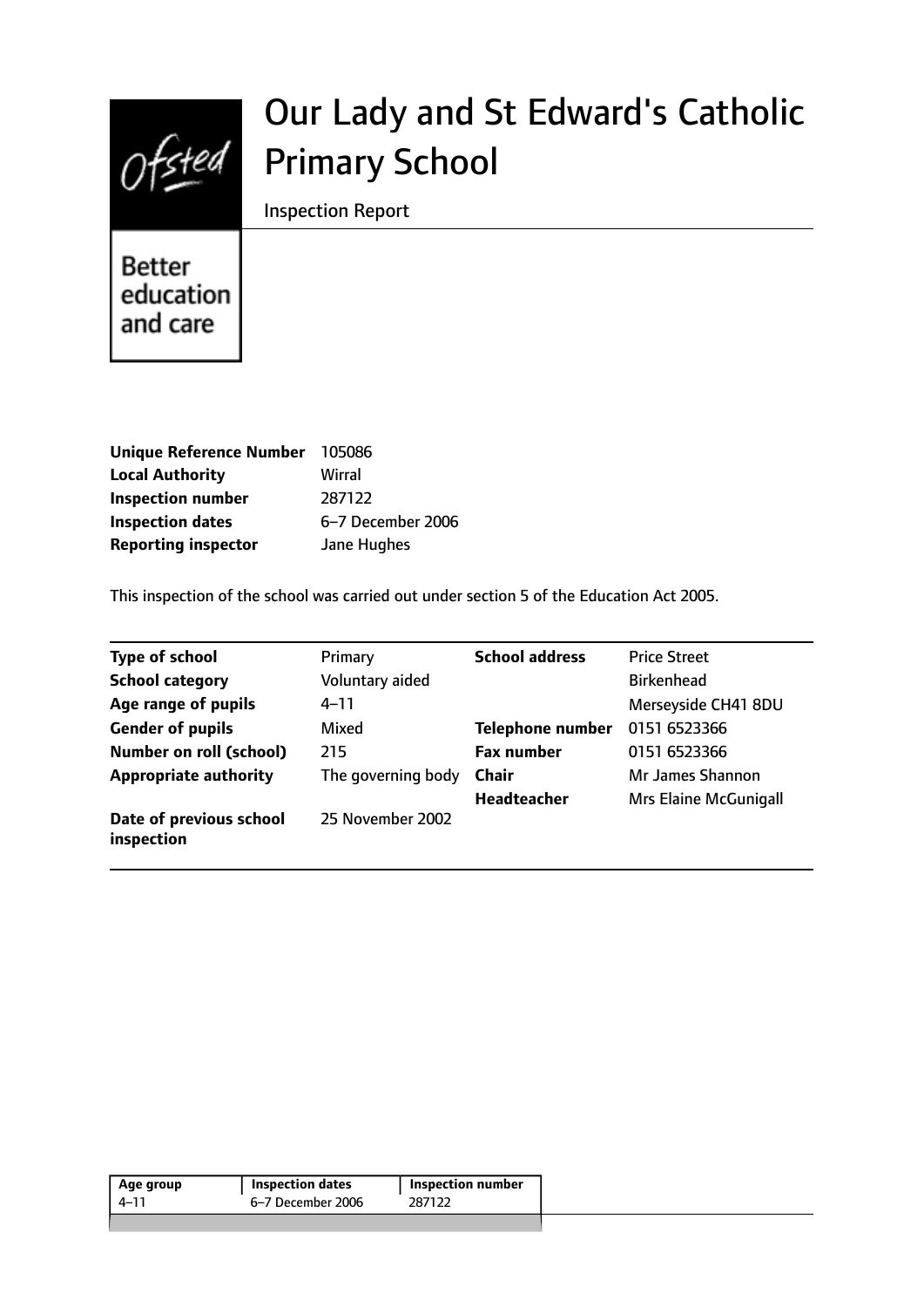© Crown copyright 2006

Website: www.ofsted.gov.uk

This document may be reproduced in whole or in part for non-commercial educational purposes, provided that the information quoted is reproduced without adaptation and the source and date of publication are stated.

Further copies of this report are obtainable from the school. Under the Education Act 2005, the school must provide a copy of this report free of charge to certain categories of people. A charge not exceeding the full cost of reproduction may be made for any other copies supplied.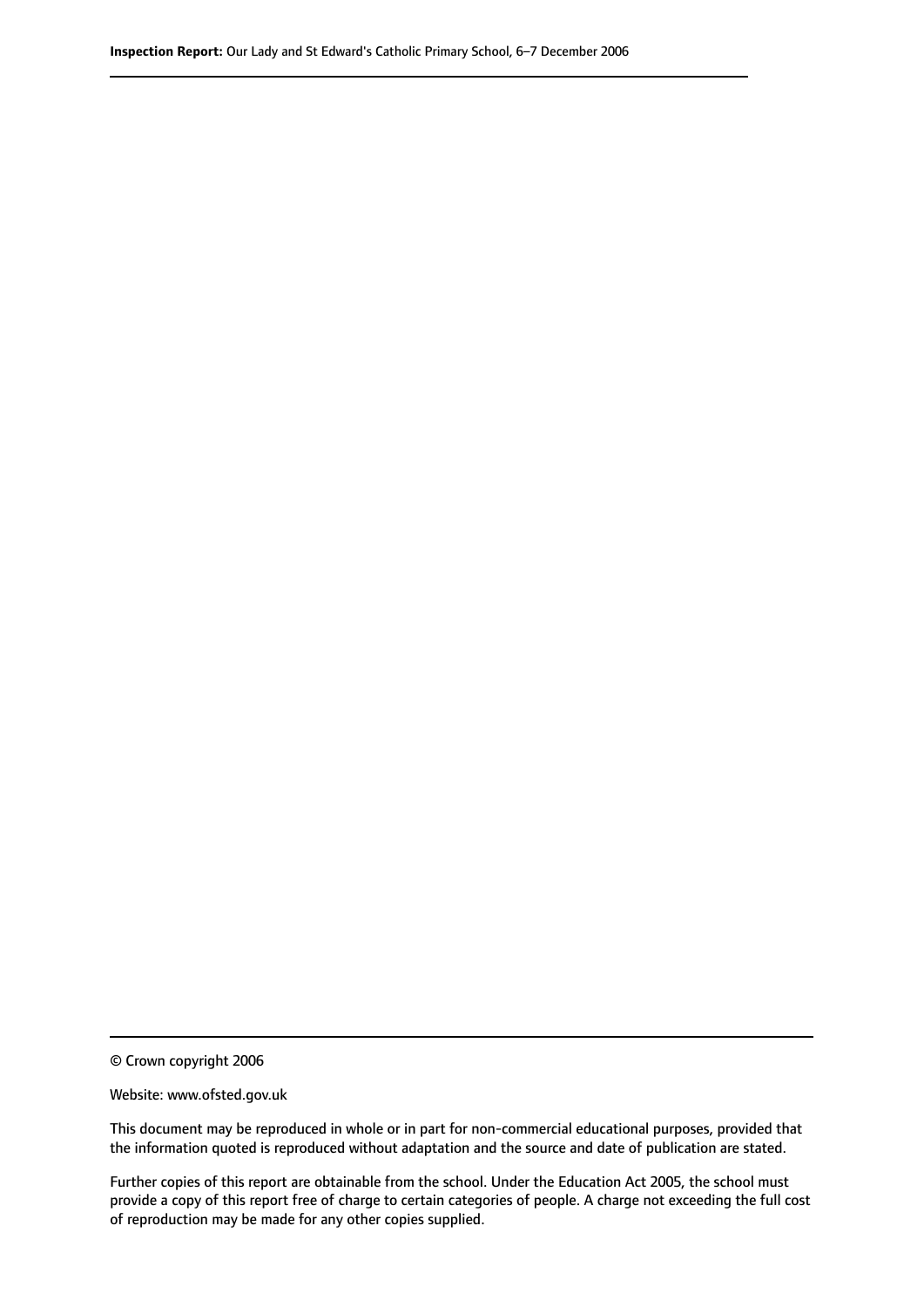# **Introduction**

The inspection was carried out by two Additional Inspectors.

## **Description of the school**

This is a smaller than average school in an area with significant disadvantage. More than half the pupils are eligible for free school meals, a far higher than average number. The vast majority of pupils are from White British backgrounds. Although a small proportion of pupils have a statement of special educational need, a far larger than average proportion have learning difficulties and/or disabilities. On site, pre-school provision is now helping young children to join the school with better personal and social skills. Current Year 6 pupils are the final year group not to experience this provision. The school has achieved the Healthy Schools Award and two Achievement Awards (2000, 2001). It uses Excellence in Cities funding to support the role of the home- school development worker and to part fund the work of the specialist sports coach.

#### **Key for inspection grades**

| Grade 1 | Outstanding  |
|---------|--------------|
| Grade 2 | Good         |
| Grade 3 | Satisfactory |
| Grade 4 | Inadequate   |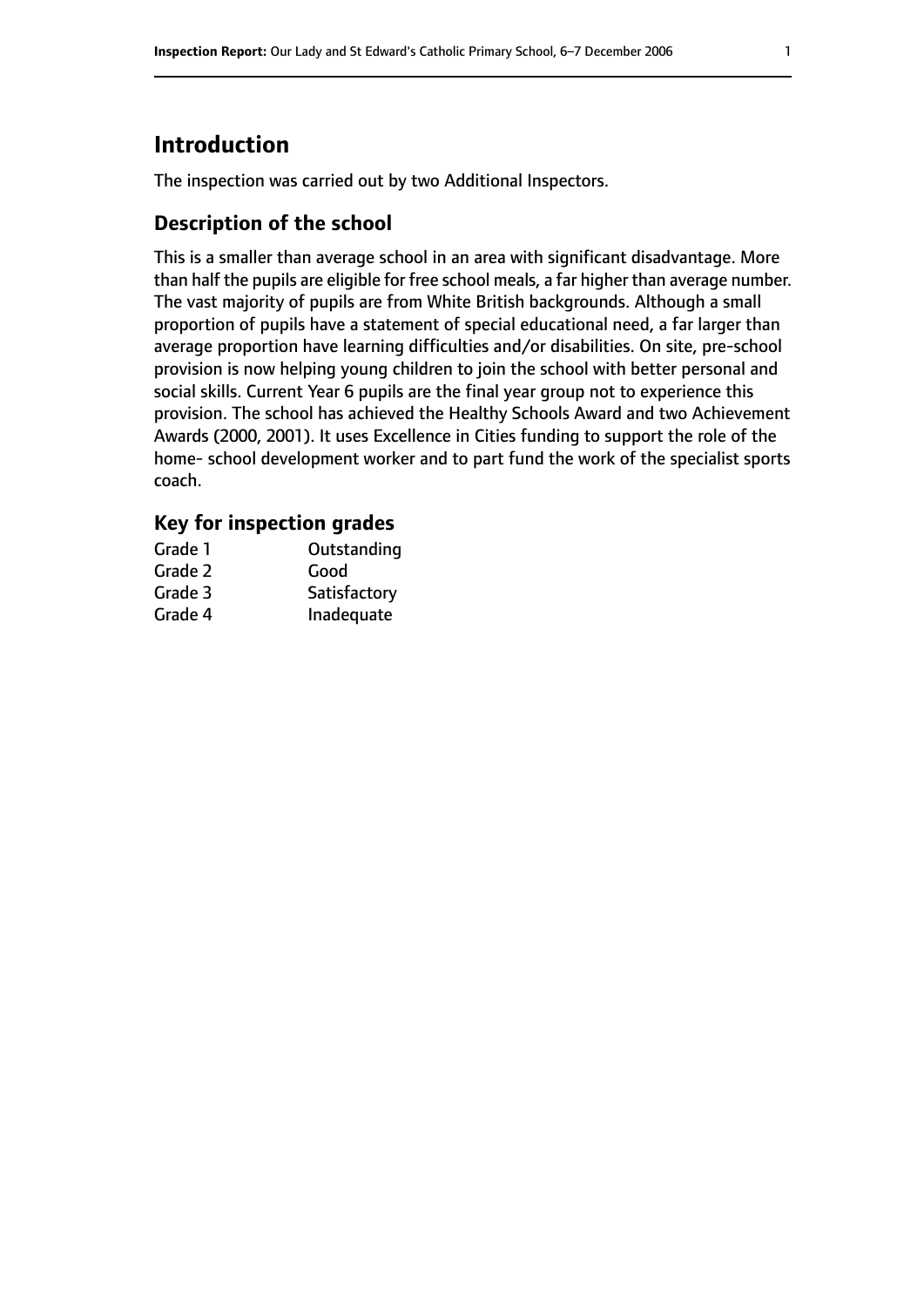# **Overall effectiveness of the school**

#### **Grade: 2**

This is a good school with some outstanding elements. The school's own evaluation of its work is generally accurate, although it is overly self-critical in its judgements of pupils' personal development and the quality of the curriculum. Inspectors judge both aspects to be outstanding. The school has improved significantly over the past six years because good, stable leadership and management provide a relentless focus on improving standards and raising pupils' achievement. Issues from the last inspection have been tackled effectively. Efficient governors ensure that the school provides good value for money. Coupled with a strengthening academic profile, these characteristics give the school good capacity for further improvement. The school's caring routines reflect its core mission values. The well-being of pupils is at its heart. Pupils develop a strong working knowledge of how to live safe and healthy lives. They know what characterises productive citizenship, and possess academic and personal skills vital to their future economic well-being.

Pupils do well here because challenging and supportive leadership at all levels ensures good quality teaching and learning. High order personal and social skills also support pupils' good achievement. Pupils arrive in Reception with skills below national expectations, particularly in their language and mathematical skills. Their personal, social and emotional skills are more developed because of the impact of on-site pre-school provision. Good provision in the Foundation Stage helps young children to settle quickly and achieve well. By Year 6, pupils attain broadly average standards in English, mathematics and science. This represents good achievement for all groups of pupils, including those with learning difficulties and/or disabilities. However, relatively fewer higher attaining pupils reach the higher levels of attainment. Teachers do not yet make full use of the data available to them to check the progress of such groups of pupils. An outstanding curriculum provides a first class support vehicle for strong teaching. The innovative extended day, coupled with opportunities to learn French and Spanish from Reception upwards and expert sports coaching, offer all pupils the very best opportunities to widen their experiences. Parents understandably place high value on these opportunities as they prepare pupils well for life beyond school. Pupils with learning difficulties and/or disabilities and those from vulnerable backgrounds are very well supported by skilful teaching assistants and experienced special needs staff. However, within this positive teaching picture, the marking of pupils' work is inconsistent. It does not always offer enough guidance to pupils on how to improve their work and so attain the higher levels.

There is an overarching atmosphere of care and support for the whole school family, including parents and the wider community. The school fosters a strong partnership with parents through various home-school links. For example, the very successful family learning programme is a key strength and demonstrates effective use of funding to help parents improve their employment prospects.

Parents say the school 'bends over backwards' to support their needs. Increasingly, parents go on to study for new qualifications and a more secure future. The school's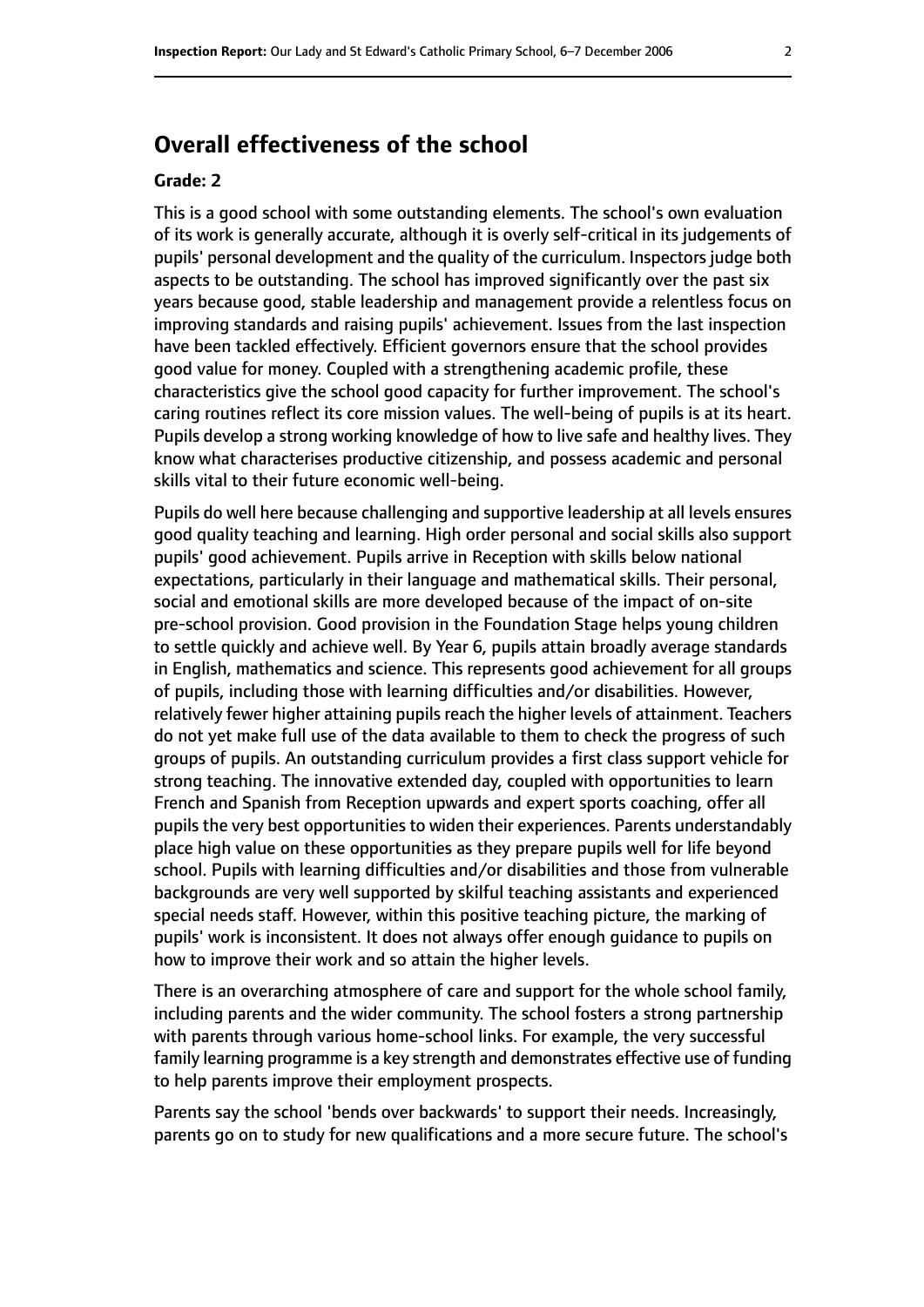work with outside agencies is very successful. First class partnerships with various providers ensure that pupils receive the best possible support at times of real need.

Excellent relationships between adults and pupils ensure that pupils always feel valued. As a result, their personal development is exemplary. Pupils develop into confident and trustworthy individuals who value their school and the wider community. The school does its very best to promote regular attendance through the role of the home-school development worker. Attendance levels are improving, although a few pupils' attendance remains below average. Good levels of care, guidance and support nurture pupils and effectively safeguard their well-being. Pupils are becoming increasingly knowledgeable about their own learning.

#### **What the school should do to improve further**

- Raise standards reached by the more able pupils at Year 6 so more attain the higher levels.
- $\cdot$  Ensure that teachers' marking provides pupils with clear next steps in their learning so they know how to improve their work.

# **Achievement and standards**

#### **Grade: 2**

Most children enter the Reception year with weaknesses in their communication, language, literacy and mathematical skills. Overall, their skills are below those expected for their age. Children settle very well and make good progress because of the relative strength of their initial personal and social skills. Children achieve well in the Foundation Stage because of good teaching and high expectations, although standards by Year 1 remain below national expectations. In 2006, standards in Year 2 rose considerably and were above average, although the improvement was not quite as strong in writing. As a result of more targeted teaching, Year 6 standards rose sharply in 2006 and were in line overall with the national average. Year 6 English scores were the best ever for the school. Standards were above the national average in English and mathematics, exceeding challenging targets. This represents good achievement by all groups of pupils. Pupils with learning difficulties and/or disabilities make the same good rates of progress as others because of the effective support they receive to meet their targets. However, the school recognises that it still has work to do to raise even further the attainment and achievement of the more able pupils.

# **Personal development and well-being**

#### **Grade: 1**

Pupils are proud of their school and enjoy their learning. Pupils' spiritual, moral, social and cultural development is outstanding. The parish priest is closely involved in school life and community links are very strong. Pupils establish strongly supportive relationships with staff and each other. Older pupils have the maturity to recognise that behaviour is much improved. They are familiar with staff reminding them: 'Your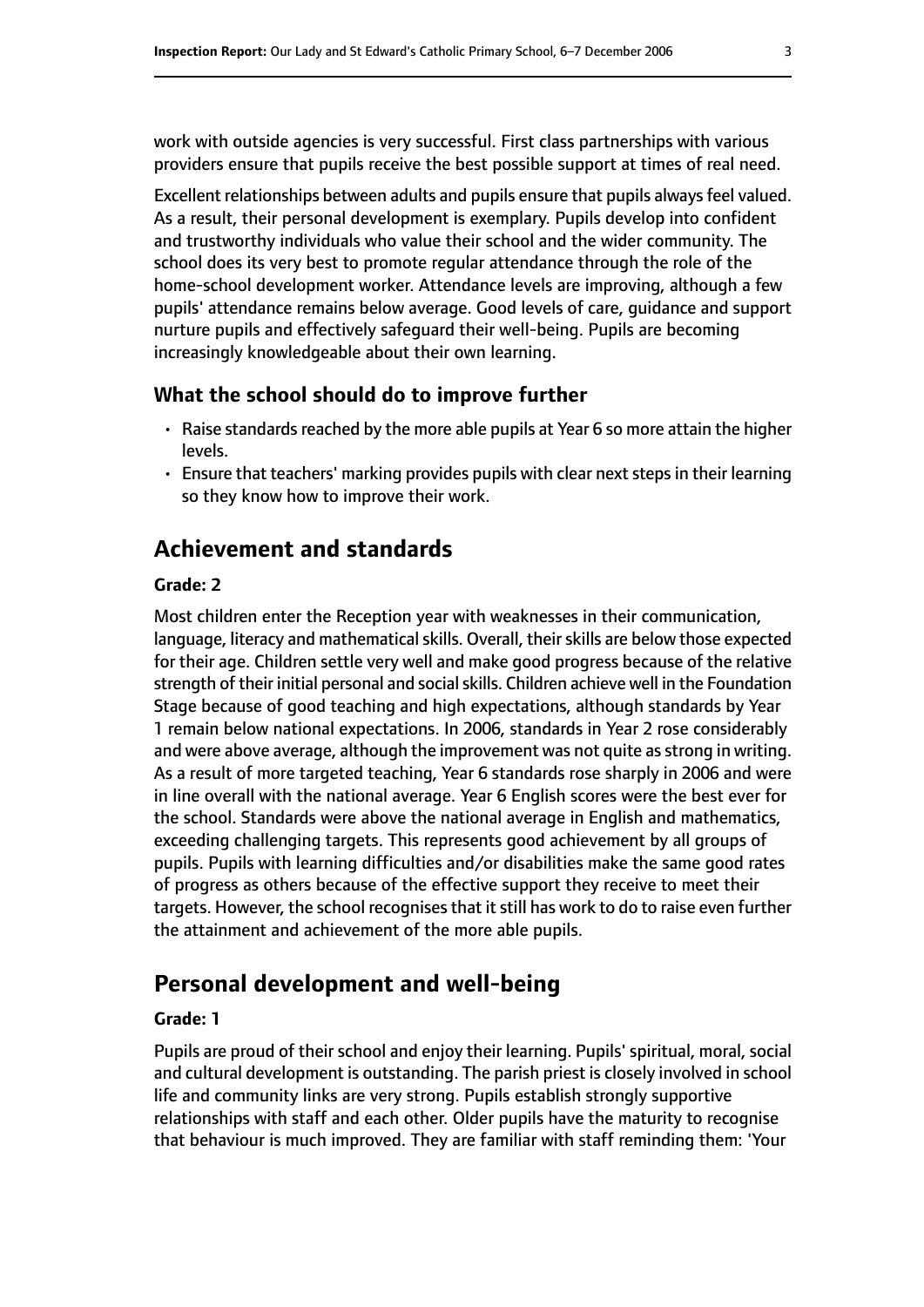behaviour is your responsibility.' Pupils have an increasing appreciation of a diverse range of cultural issues. Lessons often provide links to their own historical heritage and this brings learning to life for them. Specialist sports coaching ensures that regular exercise and eating healthily are a high priority and that pupils learn good habits for their future well-being. A few pupils have fractured attendance patterns, reducing the overall attendance levels. The school, through the home-school development worker, does all it can to improve attendance levels.

# **Quality of provision**

#### **Teaching and learning**

#### **Grade: 2**

Knowledgeable teachers plan interesting activities. Pupils say these 'make learning fun' and they clearly enjoy their learning. Teachers' questioning is a real strength as it encourages the active involvement of pupils in their learning and improves their understanding in lessons. Pupils respond with enthusiasm to questions and remain engaged in their work, so making the most of lessons. There is good use of interactive whiteboards to stimulate pupils' interest. Teachers and skilful teaching assistants work well together and offer vibrant support for pupils of differing abilities. This ensures that all pupils are equally motivated to learn. Nevertheless, adults do not use learning objectives consistently enough in lessons to involve pupils fully in their own learning or to assess their own progress. Marking is positive, but inconsistent in the way it illustrates how pupils might improve their work. All adults promote first class relationships with and between pupils. They manage pupils' behaviour very consistently and set rigorous challenges and high expectations. These draw out pupils' learning and help them achieve well.

#### **Curriculum and other activities**

#### **Grade: 1**

The curriculum extends well beyond what is required. Basic literacy and numeracy skills develop well through topics relevant to pupils and these engage their curiosity. The curriculum caters well for all groups of pupils, including those with learning difficulties and/or disabilities, through well supported small- group sessions. The innovative extended day provision enables every pupil to participate daily in extra-curricular activities such as art, music, team games and modern foreign languages. An extensive range of after-school activities from Year 1 upwards improves pupils' skills still further. Specialist sports coaching brings outstanding benefits as it improves pupils' and teachers' skills in lessons and after school. Pupils delight in winning local sports tournaments while embracing the benefits of active lifestyles.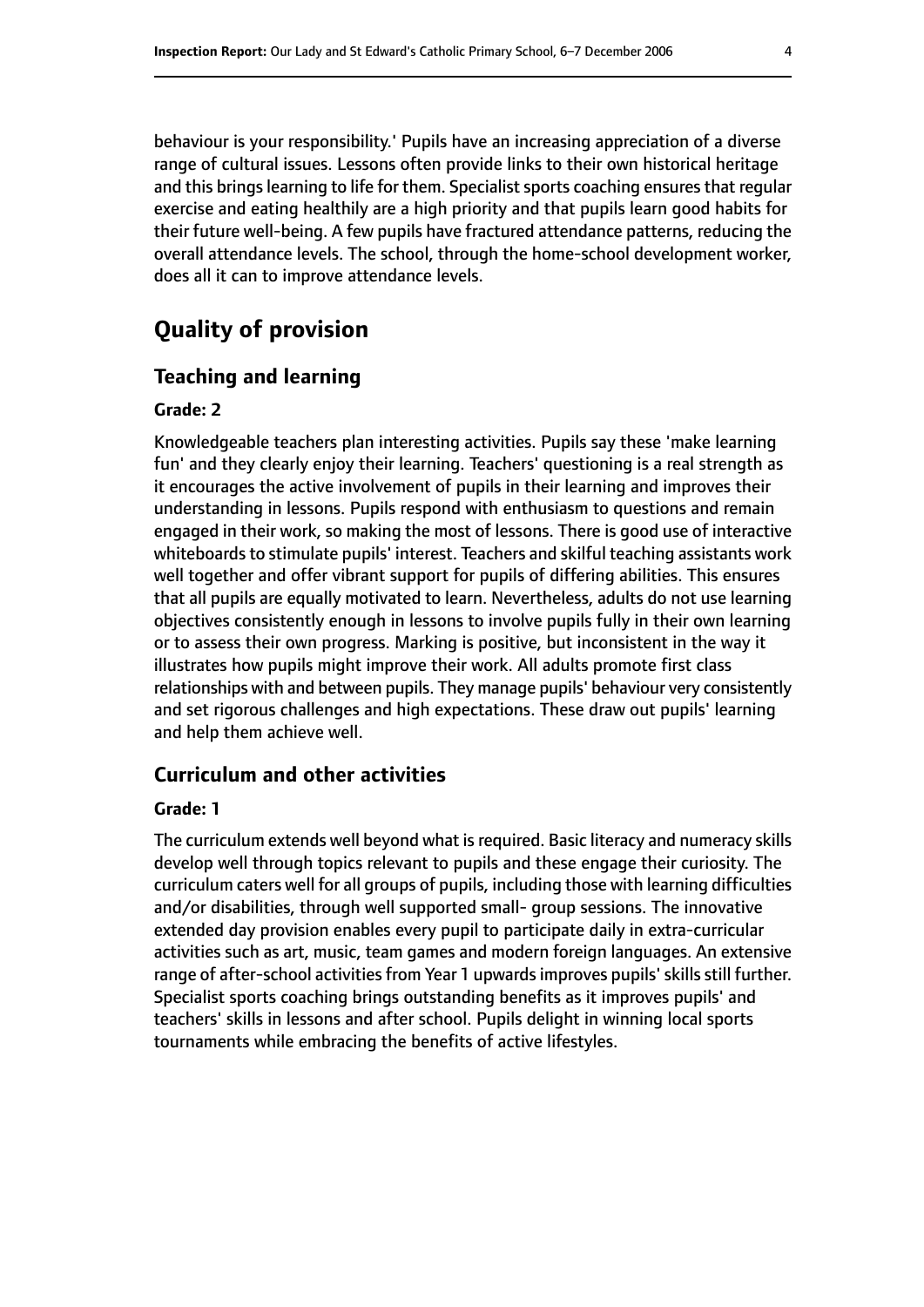#### **Care, guidance and support**

#### **Grade: 2**

Caring staff ensure that pupils are happy and safe in school as pupils' welfare is of the highest importance. Child protection procedures are in place and checks on staff follow the most recent guidance. The school is mindful of the needs of the most vulnerable. Pupils with learning difficulties and/or disabilities receive particularly effective support to achieve as well as other pupils because specialist staff identify individual needs at an early stage. The school promotes healthy and safe living well through a clear focus on nutrition and active living. Emotional health receives increasing attention and builds pupils' self-esteem. Staff gather data regularly to monitor individual pupils' progress. Although the school doesthis well, newer tracking systems do not yet identify specific groups of pupils, such as higher attainers, in order to check their progress and ensure that each group receives the most appropriate support. Parents say that the school cares for and guides their children very well.

## **Leadership and management**

#### **Grade: 2**

Parents 'cannot praise the headteacher highly enough'. The leadership guides the school very effectively. As a result, pupils achieve well and standards are rising. There is outstanding commitment to improvement and equality of opportunity at all levels so pupils reach increasingly challenging targets. Even so, there is more to be done in enabling all pupils to achieve their best, particularly the more able pupils. Subject leaders are clear about how they effect improvement. Effective systems monitor, evaluate and improve all aspects of the school's work. For example, the school's improvement plan sets out simply what needs to develop and how this will happen so staff and governors are clear. Careful financial management along with highly effective administrative, lunchtime and ancillary staff ensure that the school runs smoothly. Governors offer appropriate challenge and support to ensure further improvement.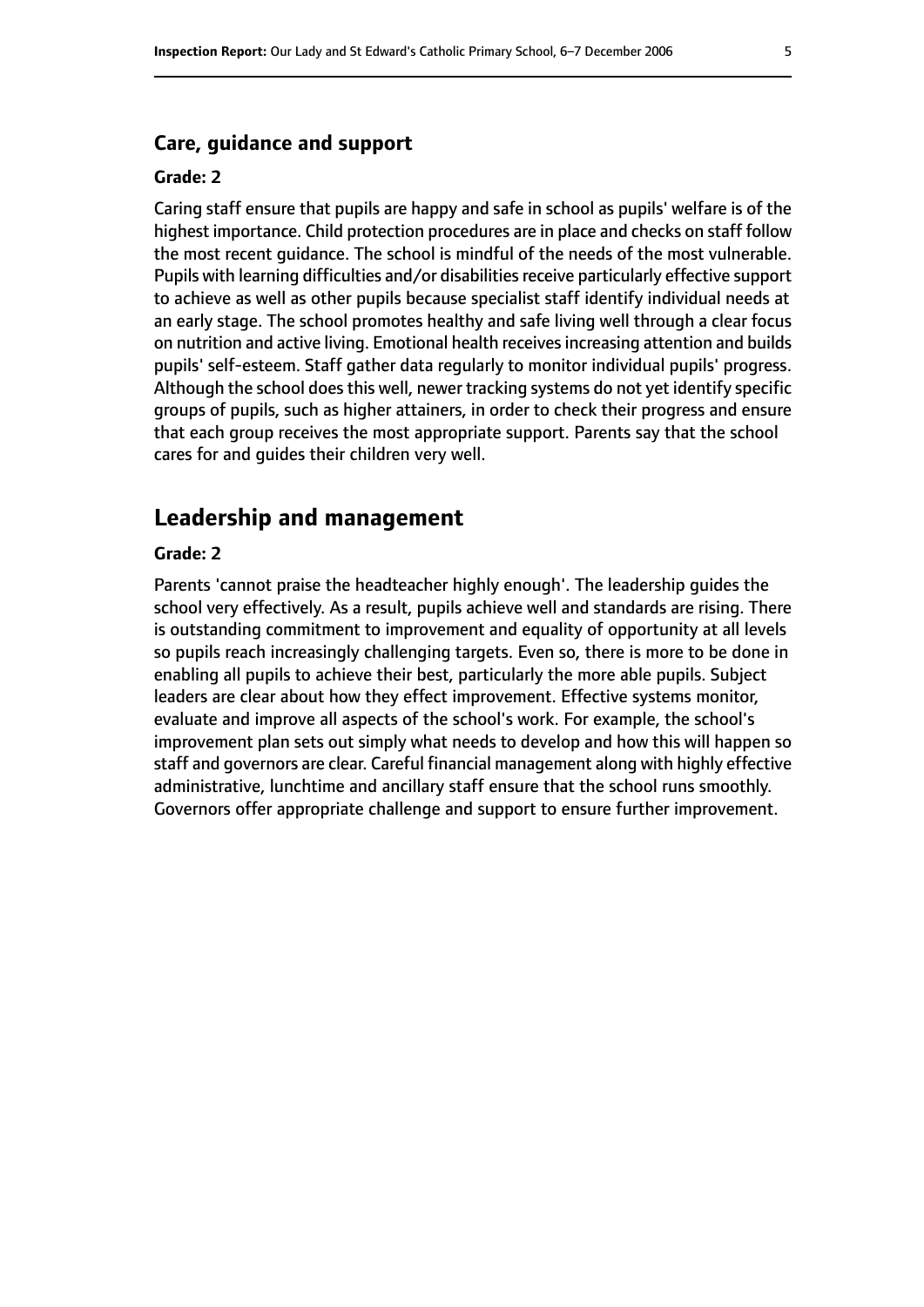**Any complaints about the inspection or the report should be made following the procedures set out inthe guidance 'Complaints about school inspection', whichis available from Ofsted's website: www.ofsted.gov.uk.**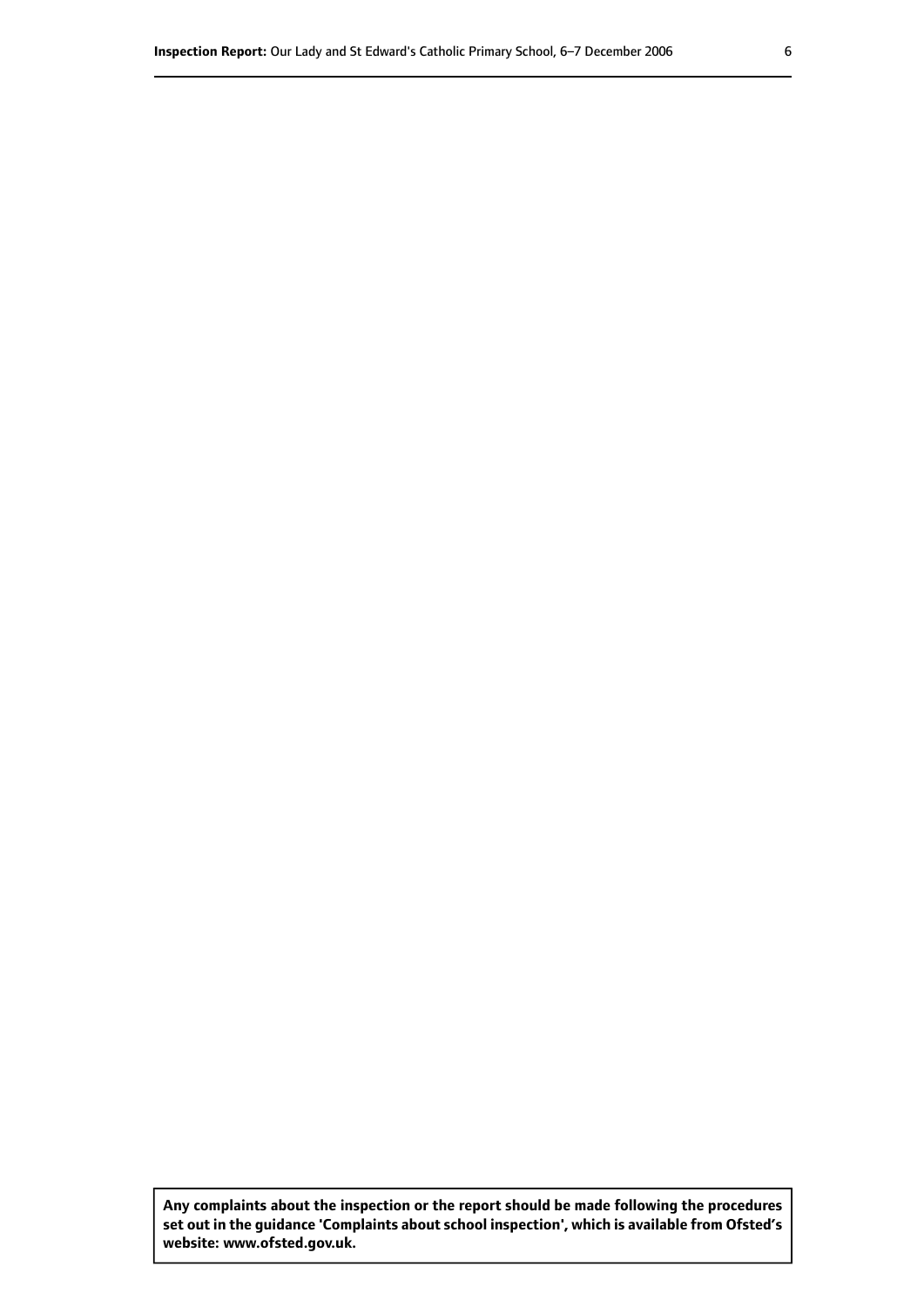# **Inspection judgements**

| Key to judgements: grade 1 is outstanding, grade 2 good, grade 3 satisfactory, and grade 4 | School         |
|--------------------------------------------------------------------------------------------|----------------|
| inadeauate                                                                                 | <b>Overall</b> |

# **Overall effectiveness**

| How effective, efficient and inclusive is the provision of education, integrated<br>care and any extended services in meeting the needs of learners? |     |
|------------------------------------------------------------------------------------------------------------------------------------------------------|-----|
| How well does the school work in partnership with others to promote learners'<br>well-being?                                                         |     |
| The quality and standards in the Foundation Stage                                                                                                    |     |
| The effectiveness of the school's self-evaluation                                                                                                    |     |
| The capacity to make any necessary improvements                                                                                                      |     |
| Effective steps have been taken to promote improvement since the last<br>inspection                                                                  | Yes |

# **Achievement and standards**

| How well do learners achieve?                                                                                            |  |
|--------------------------------------------------------------------------------------------------------------------------|--|
| The standards <sup>1</sup> reached by learners                                                                           |  |
| How well learners make progress, taking account of any significant variations between<br><sup>1</sup> groups of learners |  |
| How well learners with learning difficulties and disabilities make progress                                              |  |

# **Personal development and well-being**

| How good is the overall personal development and well-being of the<br>learners?                                  |  |
|------------------------------------------------------------------------------------------------------------------|--|
| The extent of learners' spiritual, moral, social and cultural development                                        |  |
| The behaviour of learners                                                                                        |  |
| The attendance of learners                                                                                       |  |
| How well learners enjoy their education                                                                          |  |
| The extent to which learners adopt safe practices                                                                |  |
| The extent to which learners adopt healthy lifestyles                                                            |  |
| The extent to which learners make a positive contribution to the community                                       |  |
| How well learners develop workplace and other skills that will contribute to<br>their future economic well-being |  |

# **The quality of provision**

| $\Box$ How effective are teaching and learning in meeting the full range of the $\Box$<br>  learners' needs?        |  |
|---------------------------------------------------------------------------------------------------------------------|--|
| $\mid$ How well do the curriculum and other activities meet the range of needs<br>$\mid$ and interests of learners? |  |
| How well are learners cared for, guided and supported?                                                              |  |

 $^1$  Grade 1 - Exceptionally and consistently high; Grade 2 - Generally above average with none significantly below average; Grade 3 - Broadly average to below average; Grade 4 - Exceptionally low.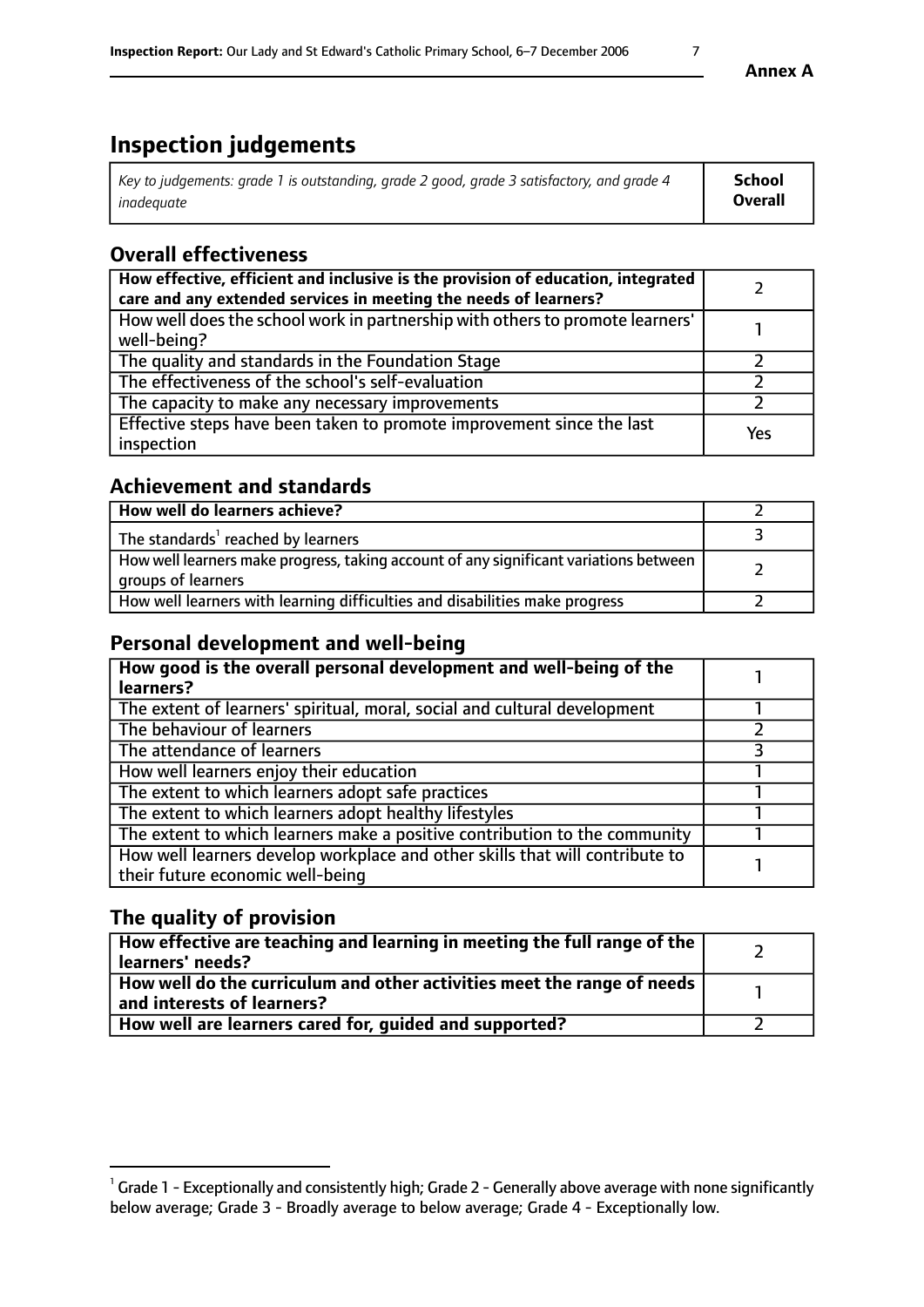# **Leadership and management**

| How effective are leadership and management in raising achievement<br>and supporting all learners?                                              |               |
|-------------------------------------------------------------------------------------------------------------------------------------------------|---------------|
| How effectively leaders and managers at all levels set clear direction leading<br>to improvement and promote high quality of care and education |               |
| How effectively performance is monitored, evaluated and improved to meet<br>challenging targets                                                 |               |
| How well equality of opportunity is promoted and discrimination tackled so<br>that all learners achieve as well as they can                     |               |
| How effectively and efficiently resources, including staff, are deployed to<br>achieve value for money                                          | $\mathcal{P}$ |
| The extent to which governors and other supervisory boards discharge their<br>responsibilities                                                  |               |
| Do procedures for safeguarding learners meet current government<br>requirements?                                                                | Yes           |
| Does this school require special measures?                                                                                                      | <b>No</b>     |
| Does this school require a notice to improve?                                                                                                   | <b>No</b>     |